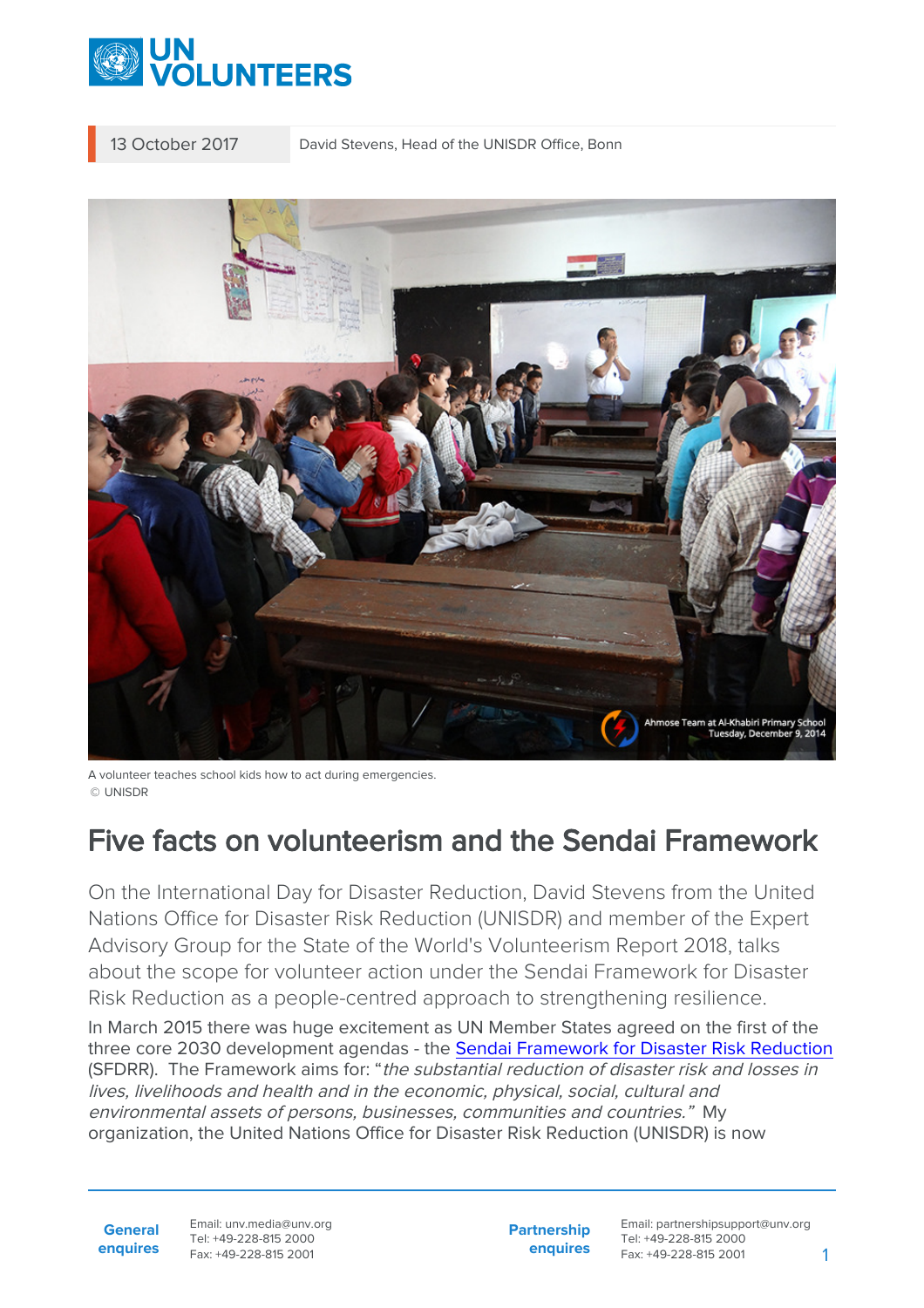

working to help countries implement actions under the Framework, whilst also building coherence between Sendai, th[e Sustainable Development Goals,](http://www.un.org/sustainabledevelopment/sustainable-development-goals/) and the [Paris Agreement](https://unfccc.int/paris_agreement/items/9485.php).

Perhaps what we can be most proud of, is that while building on the previous [Hyogo](https://www.unisdr.org/we/coordinate/hfa) [Framework for Action 2005-2015](https://www.unisdr.org/we/coordinate/hfa), Sendai takes a massive step forward by thinking about how we tackle new risks that will emerge over the next 15 years and beyond. The seven Global Targets of the SFDRR move beyond reducing existing risks, to also looking at the prevention of future risk, and strengthening resilience to future disasters. This brings the disaster risk reduction (DRR) focus of the Framework much closer to the climate change agenda.

The SFDRR also acknowledges and harnesses the wide range of roles that volunteers can play in supporting risk reduction efforts around the world. So, on the International Day of Disaster Reduction, I'd like to share five facts about volunteering and the Sendai Framework:

#### 1. Like the Hyogo Framework before it, volunteers are recognized as key stakeholders in the implementation of the Sendai Framework.

The [SFDRR](https://www.unisdr.org/we/inform/publications/43291) calls for 'a broader, more people-centred approach to disaster risk reduction, and notes that governments should engage volunteers and others in the design and implementation of policies, principles and standards.'

Under Priority 1 of the Framework ("Understanding Disaster Risk") the role of volunteers in creating and sharing DRR knowledge and best practices is highlighted. Under Priority 4 ("Enhancing disaster preparedness for effective response and to "Build Back Better" in recovery, rehabilitation and reconstruction") the need to train volunteers to respond to disasters is acknowledged.

## 2. Community involvement is central to all successful DRR activities and volunteering can play a leading role in promoting participatory approaches.

Countries, regions and cities have already, in many cases, included relevant goals and targets in their Sendai implementation plans to make this a reality. But there are still gaps and challenges to ensure that this is not just a top down exercise.

Experience shows the need for volunteers, volunteering organizations, and communitybased organizations to work with public institutions to provide specific knowledge and pragmatic guidance in the development and implementation of normative frameworks, standards, and plans for disaster risk reduction.

## 3. We know that there is still much to do to fully realize inclusive community involvement.

Recognizing that they are disproportionally affected by disasters, yet under-represented in

**General**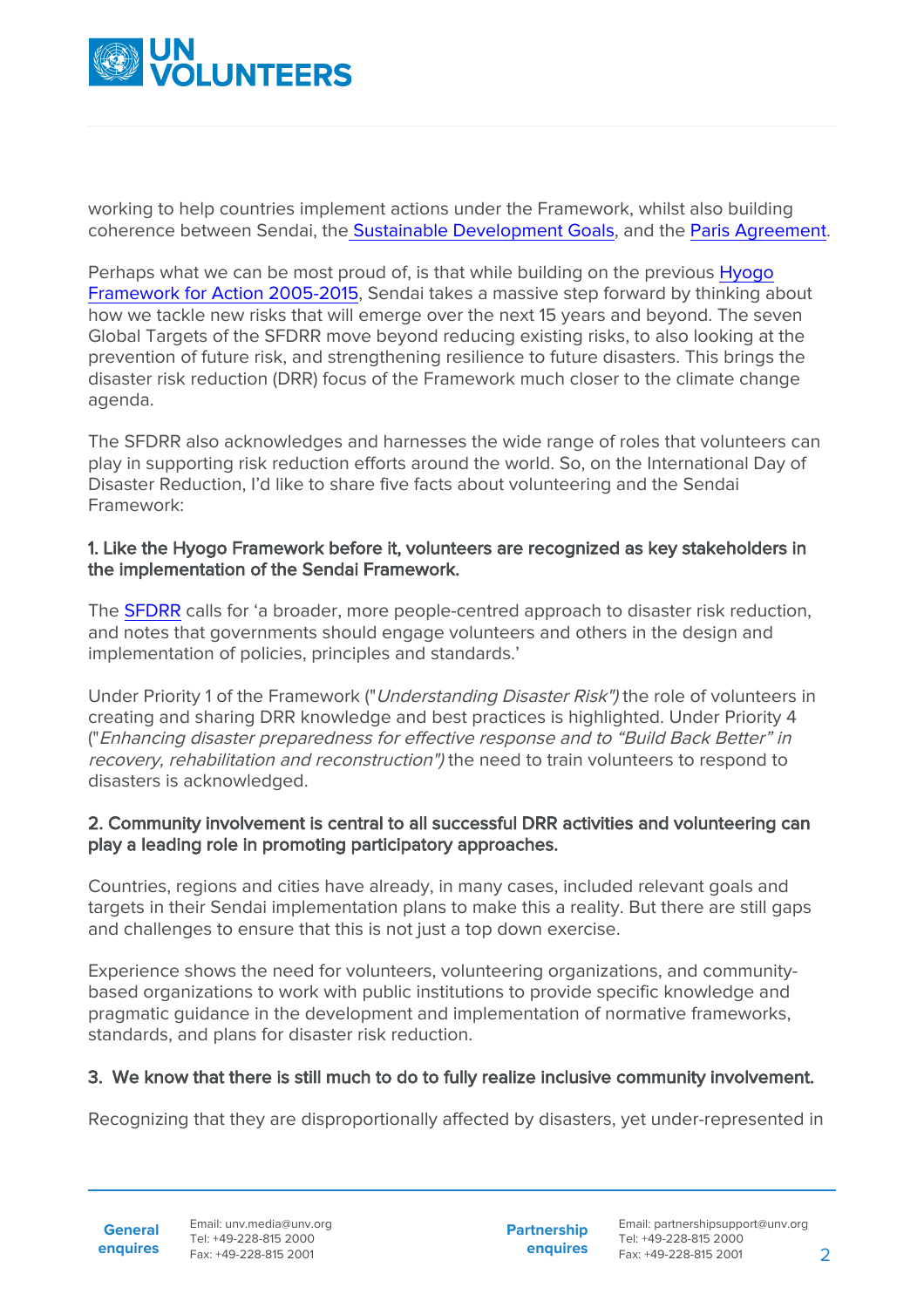

decision-making processes, the need for greater leadership and participation of women, children, youth, persons with disabilities, indigenous people, and migrants is strongly recognised by the SFDRR as crucial for the effective implementation of local, national, regional and global DRR plans and strategies. Volunteering can enable these underrepresented groups to play a more active role, contributing to increased awareness, more resilient communities, and a more inclusive culture of disaster risk prevention.

Local governments are encouraged to base their DRR strategies and plans on local communities' needs, knowledge, and engagement. A key opportunity to aim for is the Framework`s Target E which is to substantially increase the number of countries with national and local disaster risk reduction strategies by 2020. Volunteers can play a key role in supporting local governments in this endeavour, including by ensuring that the voices of those furthest behind are there at all stages of planning, implementation and monitoring.

#### 4. The [2017 Global Platform](https://www.unisdr.org/conferences/2017/globalplatform/en) in Cancun highlighted that volunteerism continues to be a fundamental resource for resilience that needs to be leveraged and supported.

Following the World Conference in Sendai, member states again got together in Cancun, Mexico from 24 – 26 May 2017 for the Fifth Session of the Global Platform for Disaster Risk Reduction. The [Chair`s summary](https://www.preventionweb.net/publications/view/53989) from that meeting stressed again that volunteerism continues to be an important resource for resilience, singling out the critical role played by the [International Federation of Red Cross and Red Crescent Societes](https://www.ifrc.org/) in responding to crises. A number of other volunteer organizations, civil society organizations, and governments working with volunteers actively participated in the summit.

## 5. UNISDR is currently developing a Partnership Strategy for 2018 that involves volunteers.

The Sendai Framework, the SDGs, and the Paris Agreement all call for an all-of-society approach. The breadth of UNISDR's partner engagement has been widely recognized and applauded, however there is a need to step forward and do more with partners. An important first step is to develop a "Partnership Strategy" that will aim at professionalization, systematization, coherence, and sustainability. The goal is to develop and consolidate strategic partnerships to encourage and support broad stakeholder engagement in the implementation of the SFDRR. I hope that this will provide a dynamic platform for volunteers, volunteering organisations, and other members of civil society to engage at a collaborative level in the implementation of the Sendai Framework.

This blog post is part of the SWVR 2018 project. To return to the SWVR 2018 web section click [here.](https://www.unv.org/swvr/resilientcommunities)

Email: unv.media@unv.org Tel: +49-228-815 2000 Fax: +49-228-815 2001

**Partnership enquires** Email: partnershipsupport@unv.org Tel: +49-228-815 2000 Fax: +49-228-815 2001 3